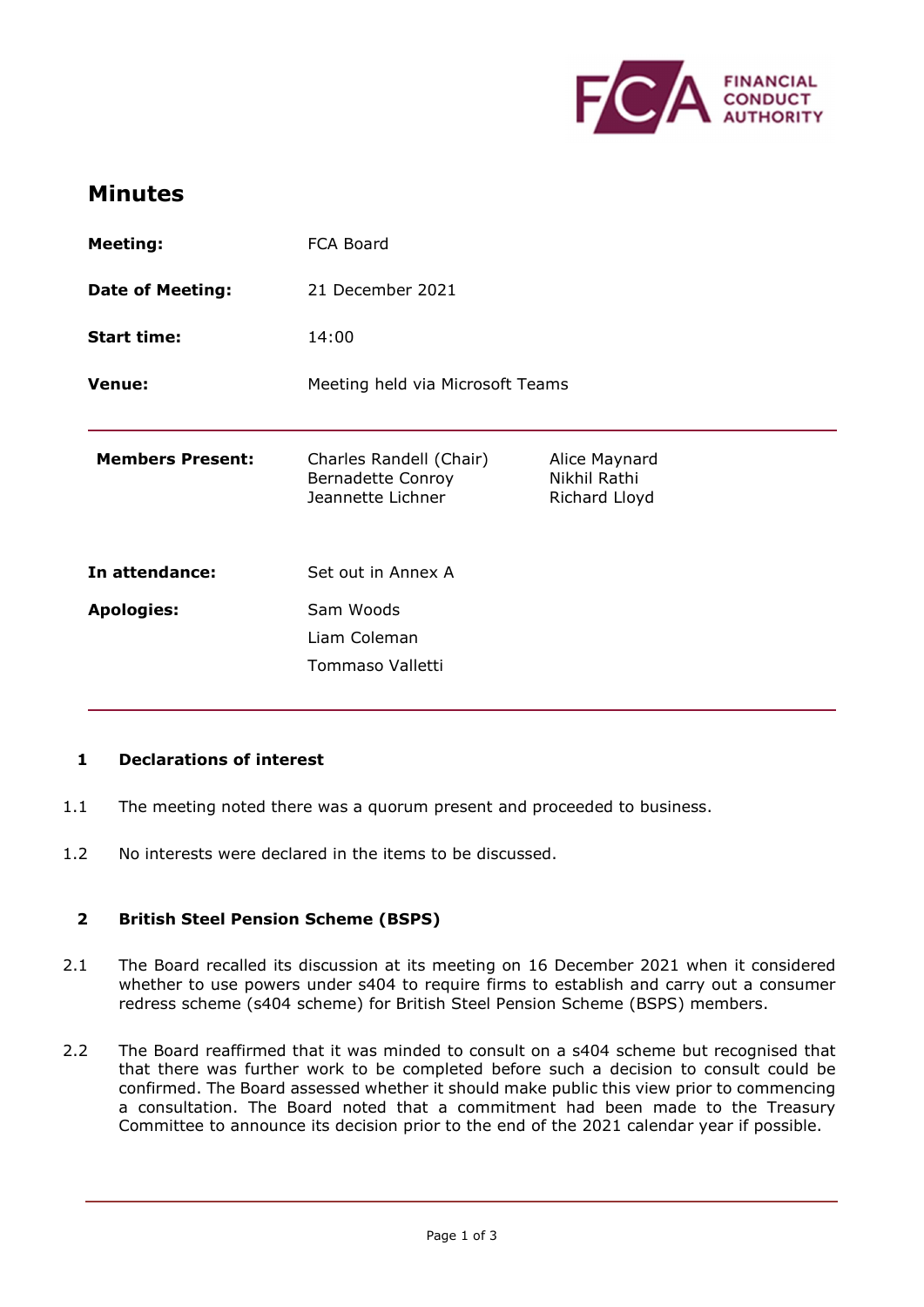- 2.3 The Board therefore considered the benefits and risks of announcing that it had taken a provisional decision to consult (or that it was "minded to" consult) with a view to commencing the consultation by the end of Q1 2022 and the timing of any such announcement.
- 2.4 After due consideration, the Board instructed the relevant FCA teams to prepare a consultation on a s404 scheme with a view to commencing the consultation by the end of Q1 2022, subject to final Board approval of the consultation documents. The Board agreed that, given this decision constituted market sensitive inside information, this should be announced without delay and noted that the FCA would immediately take steps through a Dear CEO letter to inform those firms potentially impacted by the consultation of its expectations with regard to conduct prior to the launch of any s404 scheme. The announcement would also enable further dialogue with a range of stakeholders on a potential s404 scheme and on the parameters of any consultation.

There being no further business the meeting closed.

 Charles Randell Chair